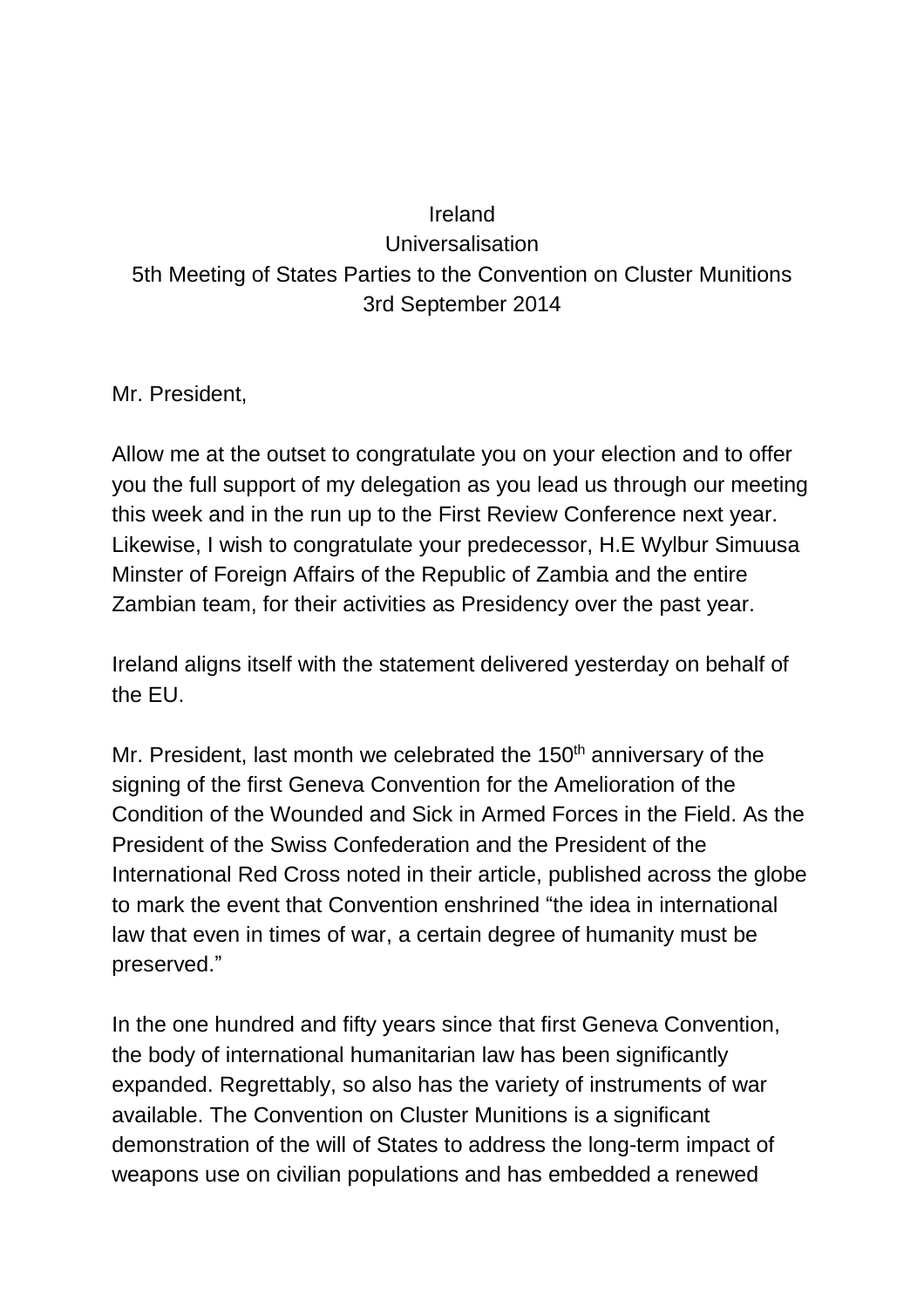sense of responsibility in our approach to considering disarmament issues. The preamble to the Convention demonstrates the collective determination of States Parties "to put an end for all time to the suffering and casualties caused by cluster munitions at the time of their use, when they fail to function as intended or when they are abandoned."

I wish to express Ireland's thanks to the coordinators on Universalisation, Ghana and Norway, for the work which they have undertaken on this most important issue. We commend in particular the steps undertaken by the coordinators and the Zambian Presidency to engage states who are not party to the Convention. We also congratulate and welcome Belize and the Republic of the Congo.

## Mr. President,

Universalisation remains a central challenge for the Convention on Cluster Munitions. The success of our Convention in gathering 85 States Parties is an excellent start. This impressive level of adherence combined with the unarguable stigmatisation impact of the Convention has helped to reduce substantially the level of cluster munition use in armed conflict. However if we are to achieve the objectives set out in the Convention we must continue to broaden adherence to the Convention. We are agreed in this forum that we are establishing a new norm in international humanitarian law and the establishment of such a norm naturally implies aiming for universal acceptance of that norm.

As we move towards the milestone of the 1<sup>st</sup> Review Conference in 2015 we need to recognise that despite considerable progress in the implementation of the Convention the number of States Parties has plateaued in recent years, particularly in terms of states that stockpile, produce and use cluster munitions. In advancing the process of universalisation we need to address a number of different constituencies. Firstly we need to encourage and assist the remaining signatories who have yet to ratify the convention. Secondly we should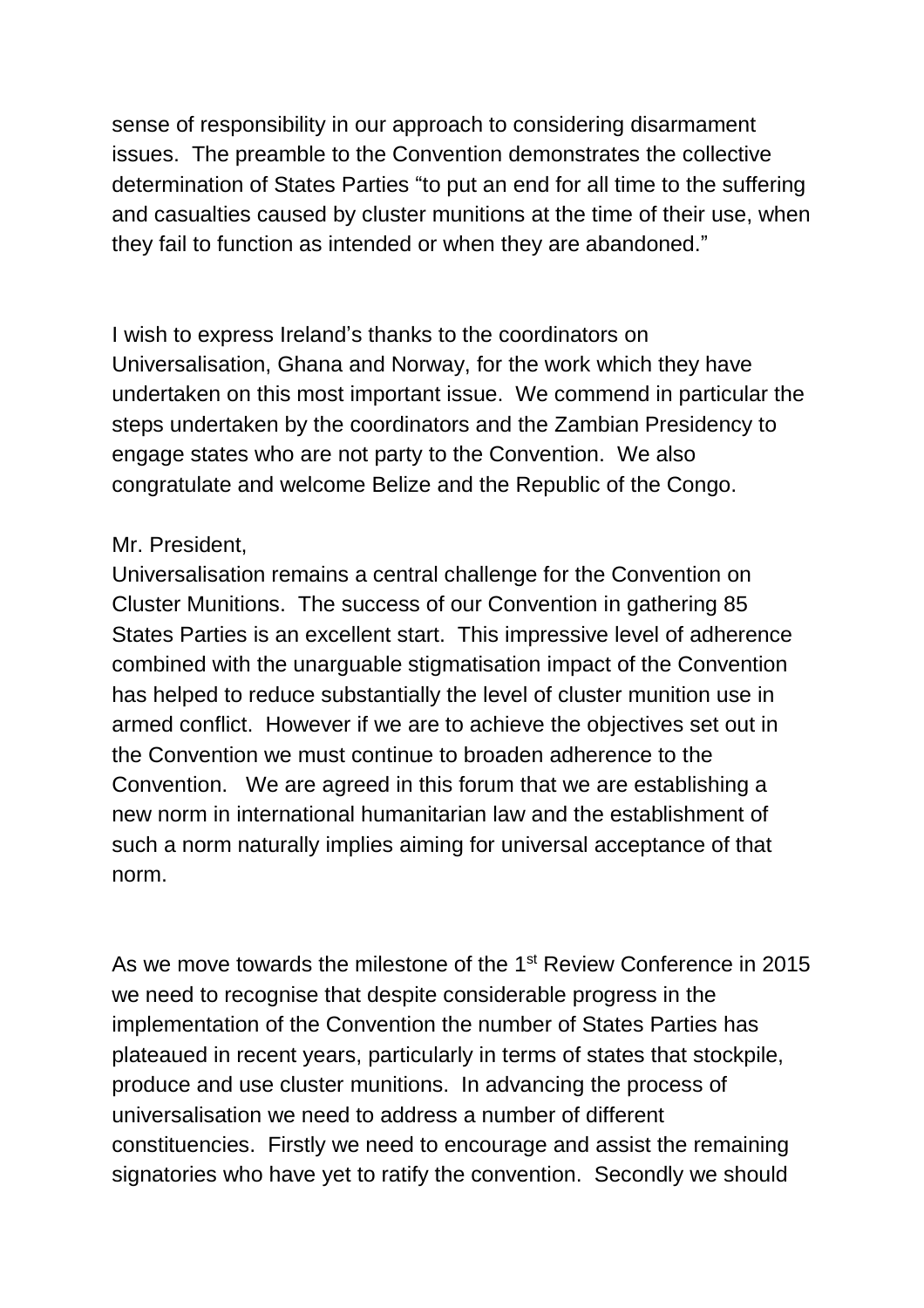continue to promote the accession of states that do not possess cluster munitions and are not affected by cluster munition remnants, by emphasising the importance of universalisation in ending the unacceptable harm arising from cluster munition use. Thirdly we need to engage energetically with the 48 states who are not party and who continue to possess these weapons. We need to focus in particular on a number of regions where a number of factors among them security tensions have served to discourage adherence including in Eastern Europe, the Middle East and in South and East Asia. We need to persuade those who stockpile or produce cluster munitions, of the benefits of adhering to the Convention.

The use of cluster munitions this year in armed conflicts on three continents, demonstrates the vital importance of working to broaden adherence to our Convention. Mr. President, I must express Ireland's condemnation of the ongoing use of cluster munitions by and in Syria. Equally, we are deeply concerned about reports of use in Ukraine and in South Sudan. We call upon all states and non-state actors to refrain from using these weapons. We call upon all States to join this Convention.

## Mr. President,

We need to widen as well as deepen the impact of the convention and we will look forward to fruitful discussions and initiatives on universalisation in the run-up to the Review Conference.

Nationally, Ireland will continue to advocate for greater adherence through bilateral contacts with non-states parties as well as through the opportunities provided by multi-lateral conferences in a variety of forums. We will continue to do this, even when not successful, as it is vital to maintain these channels of communication.

Ireland looks forward to making additional contributions to our discussions over the coming days, Mr. President, and I will conclude by once again offering you our congratulations and the assurance of our